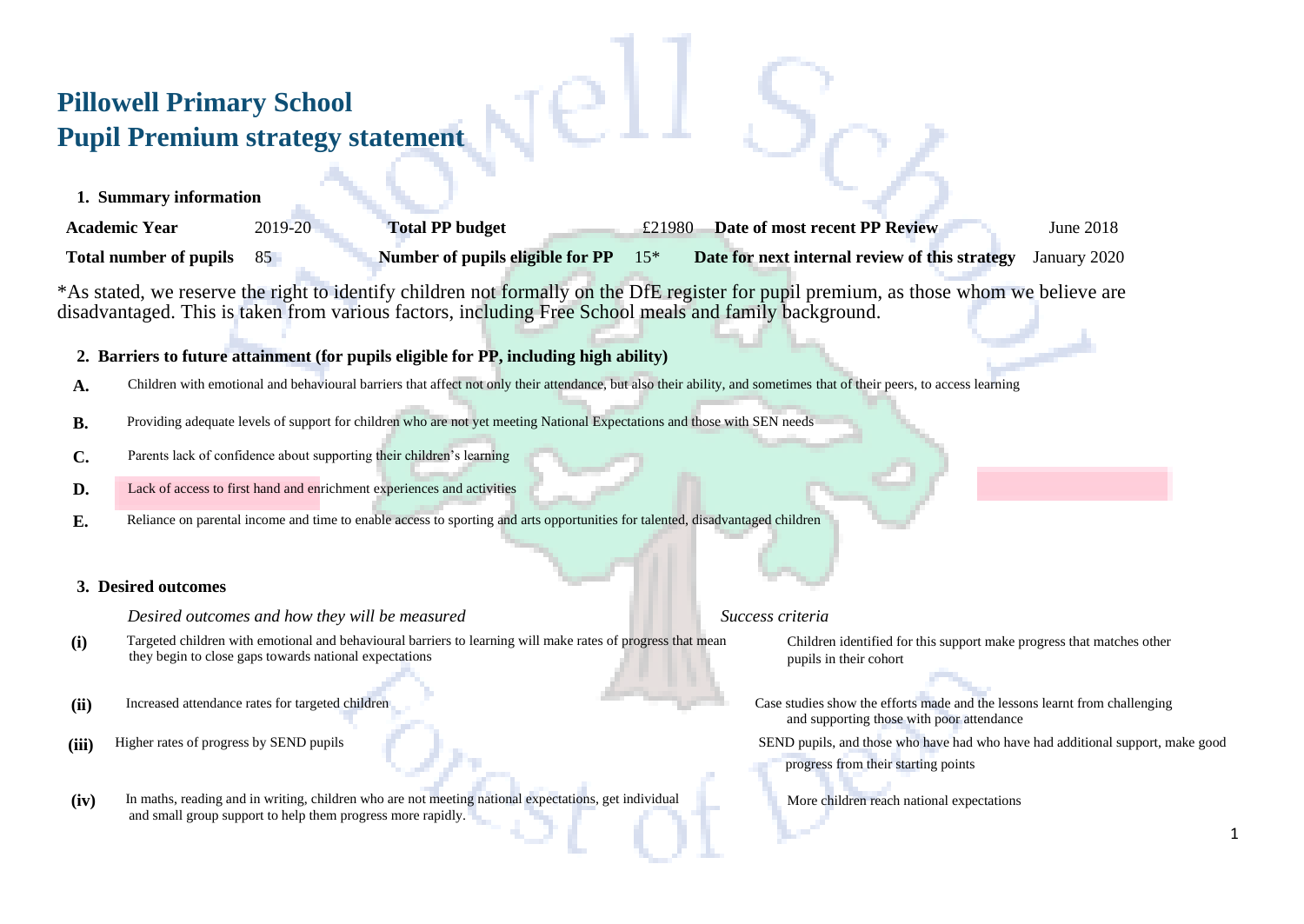| (vii)      | a wide range of sports and arts                                                                                                                                                                          | Disadvantaged pupils are given the opportunities to develop and nurture talents that they display in                                                                                                                                                                                                                                                                                            | Increased numbers of talented children identified as<br>to a wide range of opportunities to display and deve |                     |
|------------|----------------------------------------------------------------------------------------------------------------------------------------------------------------------------------------------------------|-------------------------------------------------------------------------------------------------------------------------------------------------------------------------------------------------------------------------------------------------------------------------------------------------------------------------------------------------------------------------------------------------|--------------------------------------------------------------------------------------------------------------|---------------------|
|            | Desired Outcome<br>Targeted children with<br>emotional and behavioural<br>barriers to learning will make<br>rates of progress that mean<br>they begin to close the gaps<br>towards national expectations | <b>Chosen Action</b><br>Expand use of TAs acting as learning mentors to support disadvantaged<br>children in class, small groups and one to one to work on<br>social and emotional needs and self-regulation interventions                                                                                                                                                                      | Staff lead<br>Headteacher<br>SENCO (also responsible for<br>Pupil Premium)                                   | Allocation<br>£2000 |
| SEN pupils | Higher rates of progress by                                                                                                                                                                              | Employ / deploy additional SEN staff to work with small groups of<br>children to help them achieve their MY Plan targets                                                                                                                                                                                                                                                                        | <b>SENCO</b>                                                                                                 | £7000               |
| needed     | In maths and writing, children<br>who are not meeting national<br>expectations, get individual<br>and small group support as                                                                             | For outcomes UKS2 ensure release time for activities e.g. 'Writing Clinic'<br>which allows teachers to focus on pupil conversations with their class focused<br>on writing<br>For writing in KS1 and LKS2 provide opportunities for trained, personalised<br>intervention with small groups – good quality tried and tested resource<br>materials e.g. POBBLE, Big Maths, reading Comprehension | <b>Class Teachers</b>                                                                                        | £1500               |

Co-ordinated time to analyse provision for Pupil Premium pupils and the impact. Sufficient time to be spent on identifying the in-year transfer children who have joined Blakeney school who are both Pupil premium and identified as SEN. Liaising with outside agencies and previous settings

**(v)** Supported parents feel more confident about supporting their child's learning Evaluation feedback from parents shows that they have gained in confidence and

- 
- **(vii)** Disadvantaged pupils are given the opportunities to develop and nurture talents that they display in

feedback from their teacher.

# understanding

(vi) Children get first hand experiences that enrich their learning Increased engagement in learning leading to Improvements in outcomes due to children having real life outcomes experiences to call on in their writing

> mbers of talented children identified as a result of exposure age of opportunities to display and develop talent.

| Expand use of TAs acting as learning mentors to support disadvantaged<br>children in class, small groups and one to one to work on<br>social and emotional needs and self-regulation interventions                                                                                                                                                                                                                                                                                       | Headteacher<br>SENCO (also responsible for<br>Pupil Premium) | £2000 |
|------------------------------------------------------------------------------------------------------------------------------------------------------------------------------------------------------------------------------------------------------------------------------------------------------------------------------------------------------------------------------------------------------------------------------------------------------------------------------------------|--------------------------------------------------------------|-------|
| Employ / deploy additional SEN staff to work with small groups of<br>children to help them achieve their MY Plan targets                                                                                                                                                                                                                                                                                                                                                                 | <b>SENCO</b>                                                 | £7000 |
| For outcomes UKS2 ensure release time for activities e.g. 'Writing Clinic'<br>which allows teachers to focus on pupil conversations with their class focused<br>on writing<br>For writing in KS1 and LKS2 provide opportunities for trained, personalised<br>intervention with small groups – good quality tried and tested resource<br>materials e.g. POBBLE, Big Maths, reading Comprehension                                                                                          | Class Teachers                                               | £1500 |
| SENCO time to match need with pupil and class provision where appropriate.<br>Also, and where appropriate, identify funding issues to match need. Performance<br>Management of Teaching Assistants to identify training needs and put in place<br>appropriate measures to upskill TAs to meet needs more appropriately<br>Additional in class support put in place in the 'first instance' before a child's<br>needs have been formally assessed, enabling the child to receive more 1:1 | <b>SENCO</b>                                                 | £6000 |